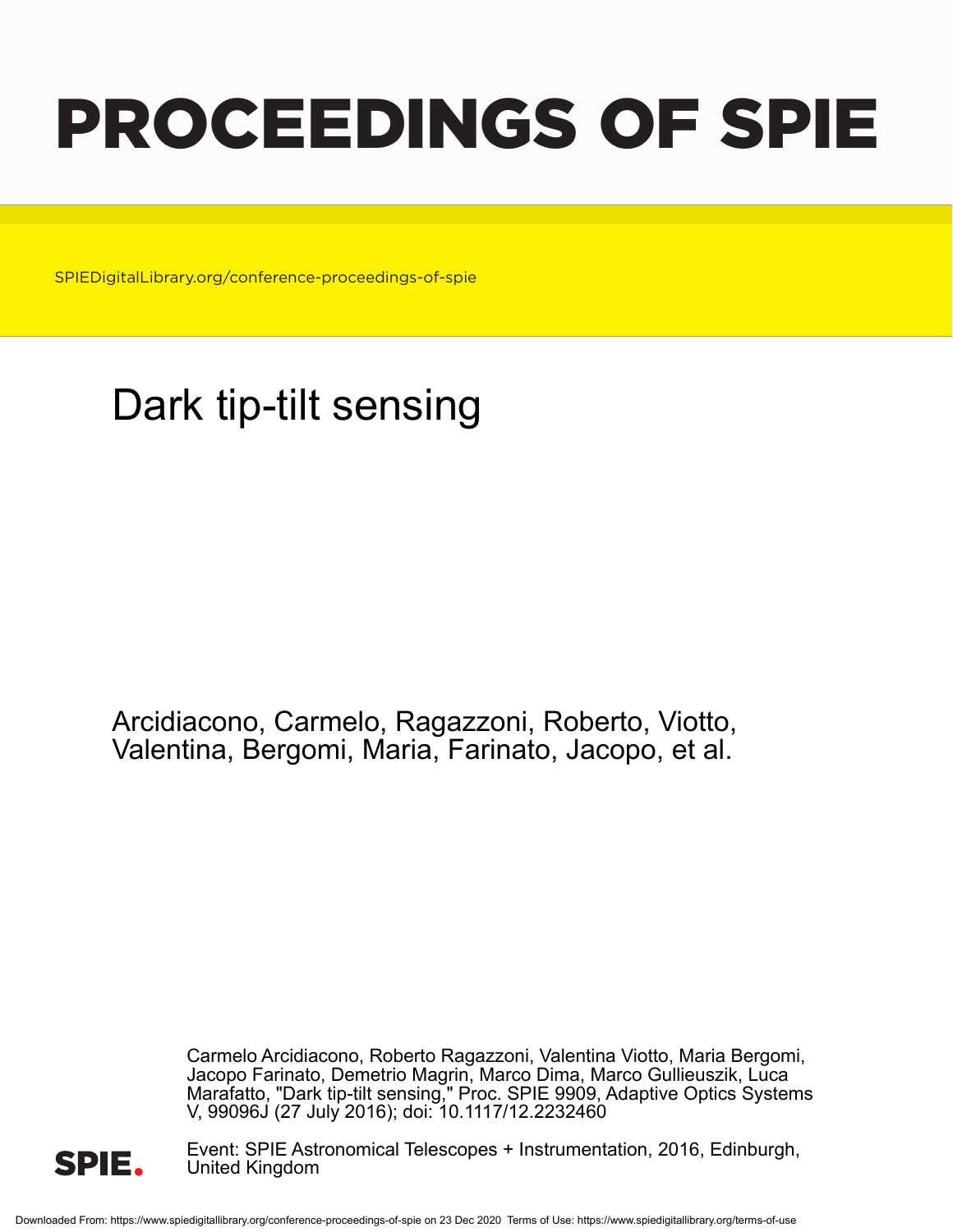### Dark tip-tilt sensing

Arcidiacono Carmelo<sup>a, b</sup>, Ragazzoni Roberto<sup>b, c</sup>, Viotto Valentina<sup>b, c</sup>, Bergomi Maria<sup>b, c</sup>, Farinato Jacopo<sup>b,c</sup>, Magrin Demetrio<sup>b,c</sup>, Dima Marco<sup>b,c</sup>, Gullieuszik Marco<sup>b,c</sup> and Marafatto Luca $^{b,c}$ 

<sup>a</sup> INAF - Osservatorio Astronomico di Bologna, Via Ranzani 1, I-40127 Bologna, Italy;  $\bar{b}$  ADONI - Laboratorio Nazionale Ottiche Adattive, Italy;

c INAF - Osservatorio Astronomico di Padova, Vicolo dell'Osservatorio 5, I-35141 Padova,

Italy;

#### ABSTRACT

Dark wavefront sensing in its simplest and more crude form is a quad-cell with a round spot of dark ink acting as occulting disk at the center. This sensor exhibits fainter limiting magnitude than a conventional quad-cell, providing that the size of the occulting disk is slightly smaller than the size of the spot and smaller than the residual jitter movement in closed loop. We present simulations focusing a generic Adaptive Optics system using Natural Guide Stars to provide the tip-tilt signal. We consider a jitter spectrum of the residual correction including amplitudes exceeding the dark disk size.

Keywords: Adaptive Optics, wavefront Sensing, Tip Tilt, Dark Wavefront Sensing

#### 1. INTRODUCTION

The Tip-tilt sensing of a diffraction limited natural guide star subjected in closed loop to limited movements could represent the last obstacle of Laser Guide Star<sup>1</sup> (LGS) based Adaptive Optics<sup>2,3</sup> (AO) systems on large and extremely large telescope, $4-6$  basically setting up the ultimate performances of such systems. Peeling up its performances and reaching the as faint as possible magnitude limit become crucial into defining the performances in terms of achievable Strehl ratio and in sky coverage.<sup>7</sup> While it is interesting that such a basic way of wavefront sensing finally would turn out to be of such paramount relevance, we revisit the already pointed out fact that most of the light involved in the tip-tilt measurement in a quad-cell approach is actually producing noise and not contributing to the accuracy or sensitivity of the measurement, see also Ragazzoni et al.<sup>8</sup> Specifically, under the class of dark wavefront sensing, tip-tilt measurements (or, better, dark tip-tilt sensing) aim to utilize just the smallest possible amount of photons contributing to the signal, while the vast majority being used for acquisition or to handle burst of jitter otherwise resulting into a loss of loop closure. The practical implementation of this approach does not involve any subtle diffraction limit effect, in contrast with similar realization for high order wavefront sensing, because the selection of the photons occurs in the exact plane where they a detected. We can envisage a CCD, conjugated to the focal plane, imaging the post-AO corrected Point Spread Function (PSF) of a reference star. Multiple dark spots of different size and placed at the crossroads of different groups of four adjacent pixels are present on the CCD, with the sensor locking onto different ones to achieve the ultimate performance, depending upon the residual jitter and energy concentration of the PSF.

We set up a bunch of realistic simulations using different jitter residuals and reference star intensities projecting onto a quad-cell the AO corrected image. We take into account different size of the dark disk in order to find out the optimal one. The dark tip-tilt control system is simulated by a pure integrator using a gain for each combination of jitter residual, intensities and disk radius. The applied gain value is the result of an optimization ending with the best one for each of the parameters combination considered.

We assumed three temporal series describing a jitter model characterized by two 2-dimensional oscillation frequencies with different amplitudes. Eventually we outline the comparison of the performances with respect to conventional quad-cell treated with the same numerical approach along with the first crude conclusions for such a kind of first order dark wavefront sensing.

Further author information: (Send correspondence to Carmelo Arcidiacono)

C.A.: E-mail: carmelo.arcidiacono@oabo.inaf.it, Telephone: +39 051 2095 704

Adaptive Optics Systems V, edited by Enrico Marchetti, Laird M. Close, Jean-Pierre Véran, Proc. of SPIE Vol. 9909, 99096J © 2016 SPIE · CCC code: 0277-786X/16/\$18 · doi: 10.1117/12.2232460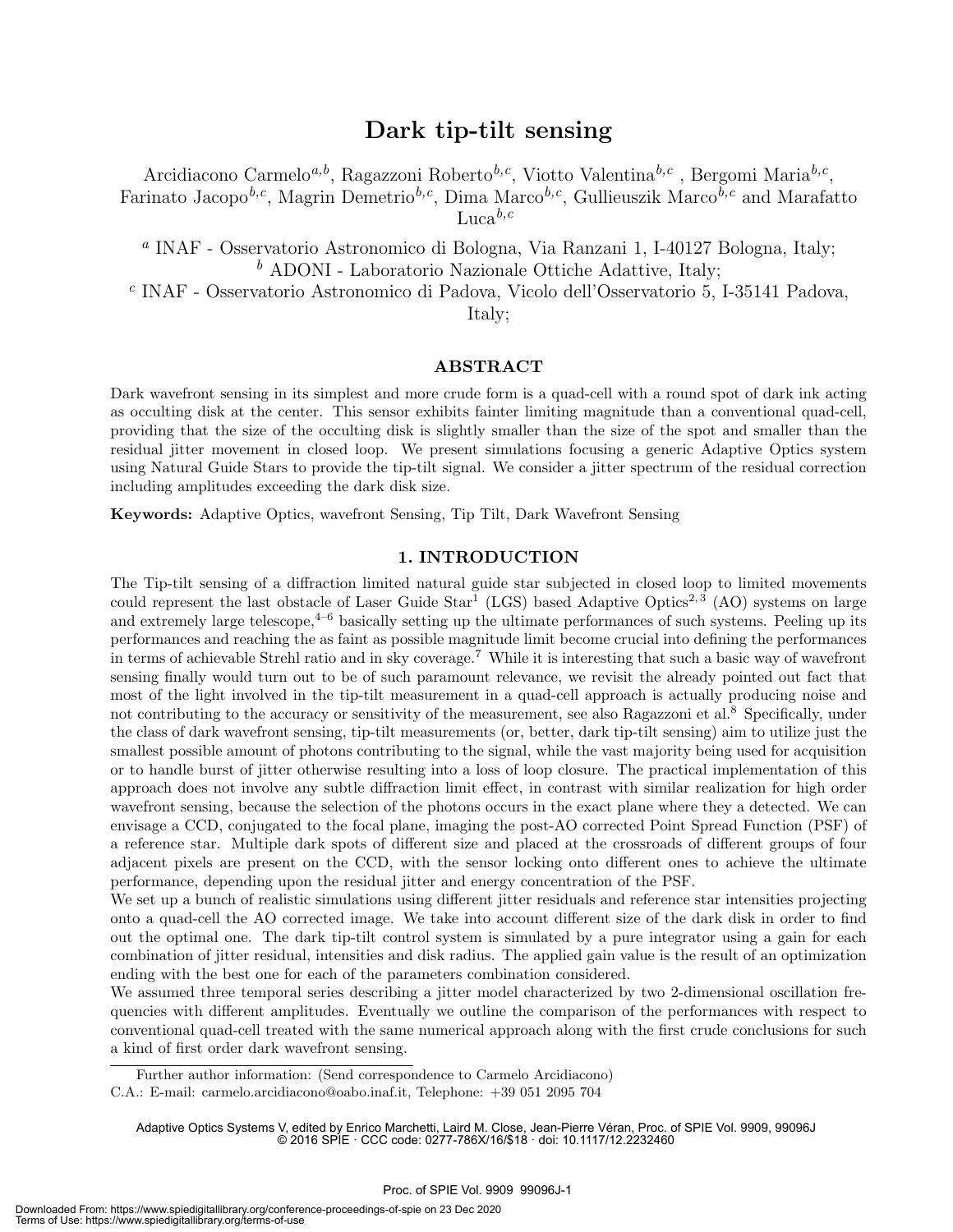#### 2. DARK TIP TILT PRINCIPLE

The idea of coupling an occulting mask and a WFS has been proposed by Ragazzoni (2004)<sup>9</sup> and later investigated in Le Roux and Ragazzoni  $(2005)^{10}$  generalized to the pyramid<sup>11</sup> WFS case. Let's consider a simple quad-cell WFS. It's straightforward to demonstrate that given a reference source image larger than the jitter amplitude the WFS aims to measure, only a fraction of the photons composing the image contributes to the output tip-tilt signal. Referring to the sketch of a quad-cell conjugated to the focal plane in Figure 1 and a misplacement on the horizontal axis,  $dx$ : only the faint colored photons at the two sides of the overlapping area of reference source images, before and after the misplacement, actually produce a valuable signal. On the other side the common part injures the signal in two ways: decreasing sensitivity and adding shot noise. Tracing a dark area which



Figure 1. On the left the usual quad-cell configuration. All the light in the four quadrants is measured and used for the signal reconstruction. But only the part corresponding to the non overlapping region before and after the image shift is actually contributing to the signal. On the right the same scenario, but in this case part of the ineffective photons are not considered since they are masked by a dark disk.

occults the light in the ineffective region has the double advantage to increase sensitivity and reduce the photon noise. In order to obtain these advantages the dimension of the dark disk has to be smaller than the focal plane image of the reference source and in any case smaller than the typical misplacement experienced by the reference. In the easiest realization the dark disk is actually a dark area on (or in front of) the CCD window. The dimension of the disk may vary being related to the atmospheric condition and on the effectiveness of the AO correction working to achieve smaller and smaller PSF size.

The masked photon may turn into a resource when the residual jitter exceeds the working range of the dark tip-tilt WFS or when the AO correction (or seeing) is getting worse. The AO designer may provide dark disks of different size, at specific positions of the detector (assumed it is something more than a  $2\times 2$  pixel array) at the center of as many quadrants, in order to best match the actual residual wavefront the reference is experiencing.

#### 3. SIMULATIONS

We aim to investigate the closed loop behaviour of a Dark Tip-Tilt sensor (in the following only "Dark Tip-Tilt") under AO corrected wavefront conditions. We may basically define the Dark Tip-Tilt by a few parameters. In our model we consider an ideal detector that images the PSF of a 8m diameter generic telescope. The PSF is modeled as an Airy function representing the diffraction limited PSF of the telescope. We choose a fixed and not optimized Field of View (FoV) for the sensor of the order of  $35\lambda/D$  (D is the diameter of the telescope) at a working monochromatic wavelength of  $0.5\mu$ m. We realize the dark sensing concept by considering at the center of the Field of View, corresponding to center of the physical area of a square detector, a dark circular occulting mask. Herein we consider several radii for this mask of the order of half of the  $\lambda/D$  reference size.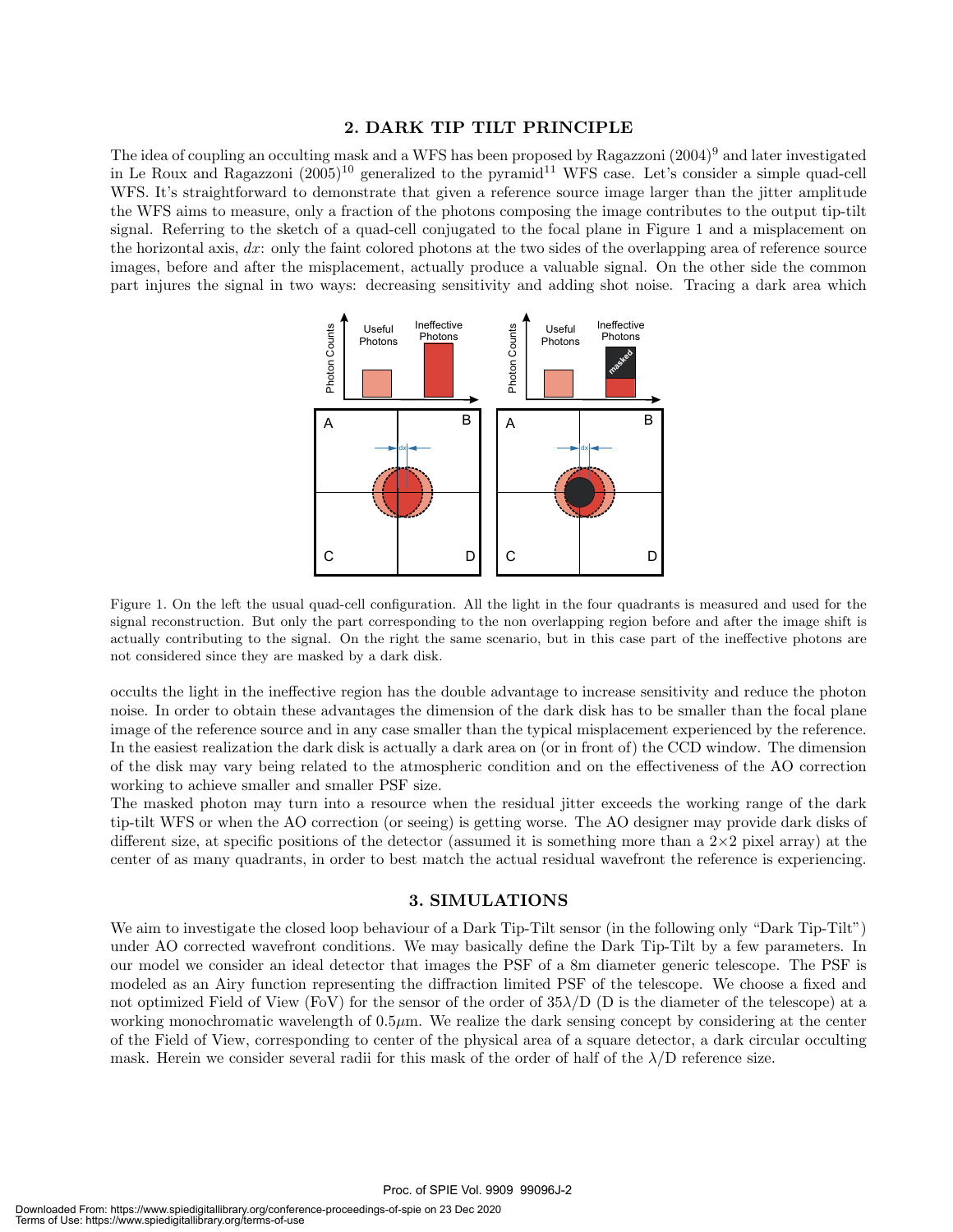#### 3.1 Jitter spectrum

We are aware, because of geometrical considerations and because of the intrinsic small linear range, that the performance of the Dark Tip-Tilt are dependent on the residual jitter of the AO corrected PSF, higher the post-AO tip tilt corrected residuals, larger the amplitude of the oscillations. We considered three different jitter models, see Figure 2. The vibrations model is built upon two main realistic frequencies,  $\nu$ , at 8Hz and 27Hz examples of residual belonging to the typical range of frequencies envisaged on working AO systems.<sup>12</sup> Typically the residual vibrations of the images of an AO corrected camera are the results of servo lag error and of differential vibrations of the imaging camera with respect to the main AO wavefront sensor (WFS). The two frequencies considered here account for these two possible phenomena: considering three different couple of amplitudes we test the ability of the Dark Tip-Tilt to properly counter correct for the oscillation and to constrain its working range.



Figure 2. On the left the trajectory of the open loop PSF in terms of  $\lambda$ /Diameter for the reference case with amplitude  $0.8\lambda/D$ . On the right the trajectories for all the three cases considered.

We arbitrary define as reference case the following amplitudes expressed in terms of wavelength/diameter units:  $A = (A_x, A_y)$ , (0.16,0.08) and (0.4, 0.64) for the 8Hz and 27Hz respectively. Aside of the reference case we studied the performance for amplitudes that are  $4\times$  and  $\frac{1}{2}\times$  multiples respectively. For sake of simplicity we will call these cases "Ref.  $@0.8\lambda/D"$ , "4x" and "0.5x". The  $0.8\lambda/D$  value is the squared sum of the amplitudes of the reference case, see Figure 2.

#### 3.2 Toy model

We considered five different brightness intensities: 20, 50, 100, 500 and 1000 expressed in terms of photo-electron per frame. The specified intensities are the integral of the photo-electrons over the focal plane image as measured before the insertion of a field stop mask with a diameter of 35  $\lambda/D$ . We set the exposure time of each frame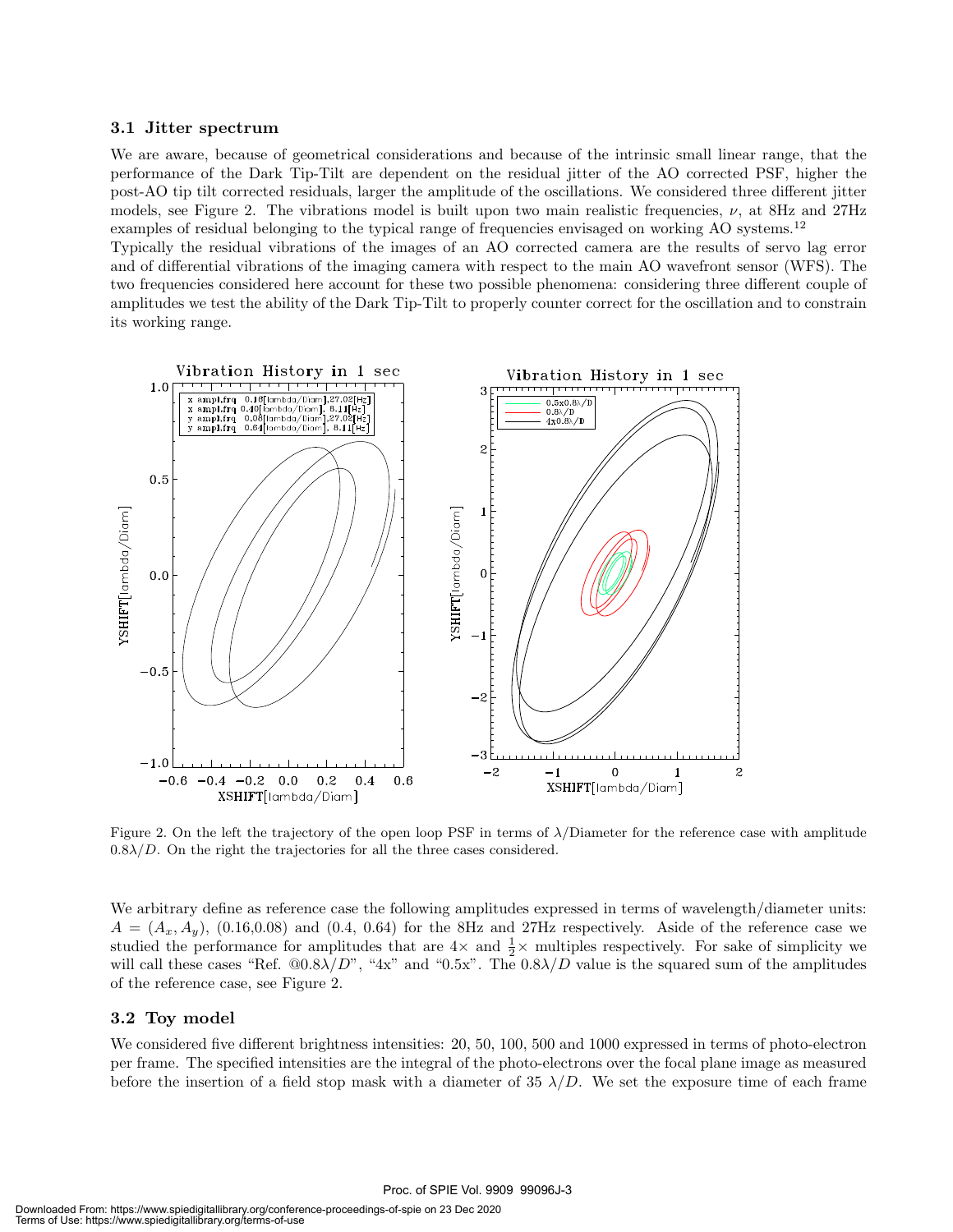to 1msec and a delay of the correction with respect to the measurement of 1msec too. The post AO PSF was designed as an Airy function corresponding to the diffraction limited PSF of an 8m telescope at the  $0.5\mu m$ wavelength. However the results we obtained here may be easily scaled for different sensing wavelengths since all the geometric parameter are expressed in terms of  $\lambda/D$  unit. The Airy image moves because of the jitter with respect to the reference point. This point corresponds to the zero value of the slopes and also to the center of the disk drawn at center of the CCD. In the simulation the Airy function has a dimension of  $512\times512$  pixels and it is eventually binned to a  $2\times 2$  to simulate the quad-cell. After the binning the photo-electron counts are processed to consider the Poisson photon (shot) noise. Please see for reference the Figure 3



Figure 3. A graphical representation of the quad-cell. The capital letters A,B,C,D identify the quadrants and the light intensity measured therein. The reference star light is partially occulted by the dark disk at the center of the device. The arrow suggests that the numerical simulation transforms a 2D image into a quad-cell detection.

From the quad-cell counts we get the couple of X and Y slopes  $(S_x, S_y)$  computed as:

$$
S_x = \frac{(A+C) - (B+D)}{A+B+C+D}; S_y = \frac{(A+B) - (C+D)}{A+B+C+D}
$$

In order to realize the closure of the Tip-Tilt loop the slope vector  $(S_x, S_y)$  above is multiplied for the control matrix, without any correction for the non-linearity of the sensor for large slopes Figure 4. The control matrix is merely the pseudo-inverse of the Interaction Matrix (IM) of the system for the Tip and Tilt modes. We used the numerical model adopted for the simulation also for the purpose of the generation of the IM, considering the system working on a very bright source, with a negligible noise. The amplitude of both the tip and the tilt modes used for the registration of the IM was within the linear range of the WFS.

#### 4. ANALYSIS

The numerical simulations show, see Figure 5, that Dark Tip-Tilt may actually improve the quad-cell performance. A quick look reveals what was easy to foresee: the performance in terms of vibration reduction depends on the radius of the occulting area, see Figures 5 and 7. Actually we find out that optimal values of the radius belong to .4.7  $\lambda/D$  and such as radii return an advantage in terms of residual jitter with respect to the classical quad-cell for all the cases of flux and vibration amplitude explored.

In the high fluxes cases (500-1000 ph/msec) the gain in performance is evident, achieving a factor two gain in terms of final residual jitter. This result is in line with the results of the pyramid simulations in Le Roux and Ragazzoni (2005).<sup>10</sup>

What we notice and we consider more intriguing is the behaviour of the proposed WFS with respect to the light intensity: the correction level achievable by the classical quad-cell at 500 counts has been obtained with only 50 counts per frame by the dark one (a factor 10 in flux or 2.5 magnitudes fainter) applying a mask with radius of  $0.6\lambda/D$ . See the reference case in Figure 5.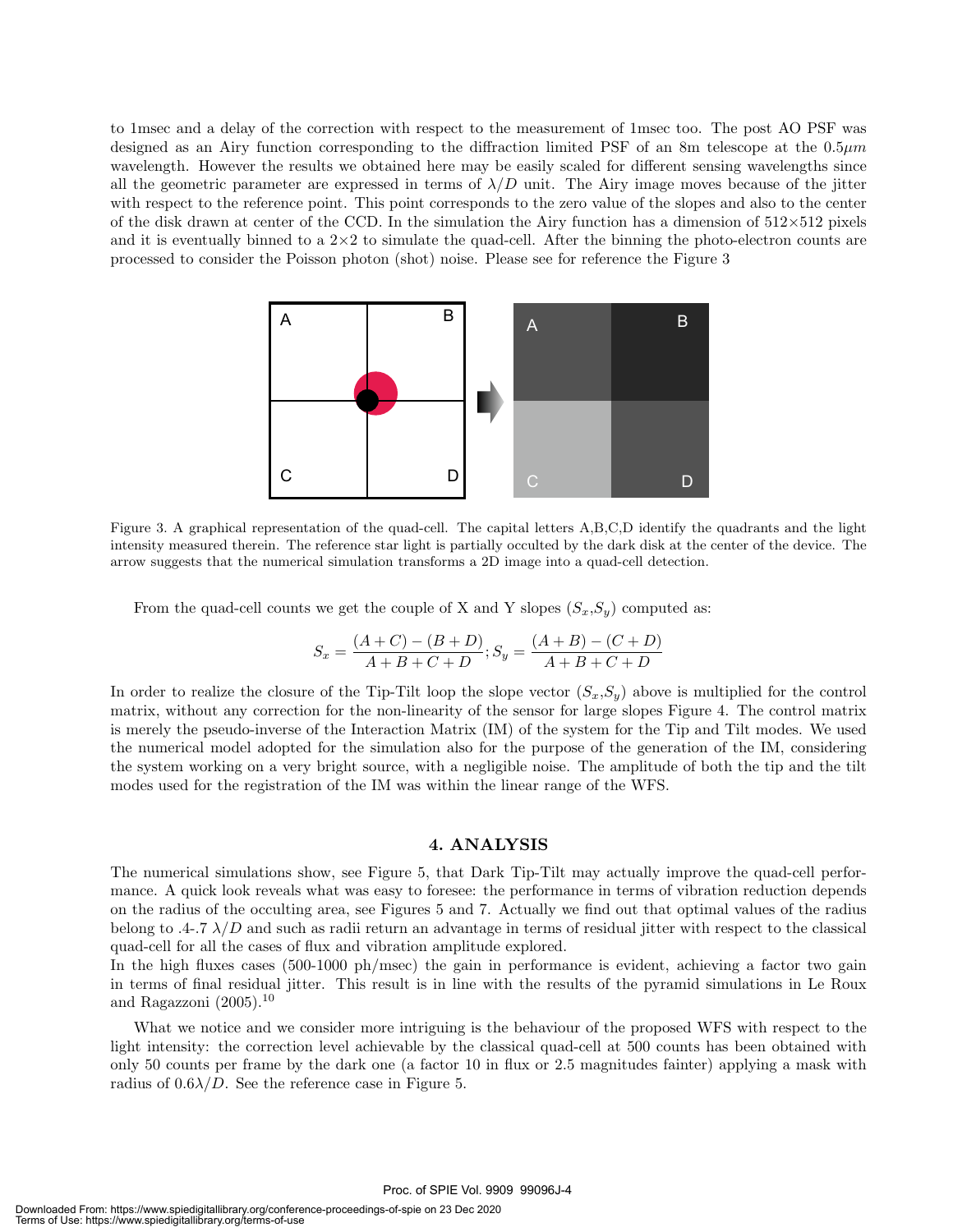

Figure 4. In this plot the comparison of the quasi linear behaviour of the Dark Tip-Tilt as compared to the one of the unocculted quad-cell (dashed and solid line respectively). The dark disk for the occulted case has a radius of half of the sensing wavelength.

The analysis of the relation of the Tip-Tilt residuals versus the disk radius shows that the same level of jitter residuals may be obtained with a fainter star with respect to the unmasked case for all the vibration amplitudes considered, see Figure 6 .

#### 5. DISCUSSION

The numerical simulations we performed verify the expectations about the higher sensitivity of the Dark Tip-Tilt sensor with respect to the classical quad-cell. Looking into the magnitude of the reference star we found that the Dark Tip-Tilt gains up to 2 magnitudes .

The sensor achieve its optimal performances in a regime of jitter amplitude belonging more to a post AO corrected PSF than an open loop one. However it is also true that in our analysis the PSF was resembling the diffraction limited one being modeled as an Airy function.

Generally speaking the  $\lambda/D$  of the analysis above may be substituted by the  $\lambda/r_0$ , where the  $r_0$  is the open loop coherence length of the optical turbulence. With this substitution the Dark Tip Tilt sensor we have outlined in this study would be suitable also as main Tip-Tilt sensor of an adaptive optics system (for example in a Laser Guide Star system). As mentioned in section 2 the AO designer may foresee different conditions of correction quality and provide a detector with multiple Dark Tip Tilt Sensor characterized by occulting masks with different sizes.

The actual performance in open loop or quasi open loop conditions may be affected by other characteristics, for instance the speckles number and size and chromatic effects. A more general study is needed to assess the behaviour of the Dark Tip Tilt sensor as main tip tilt sensor of an Adaptive Optics (or Multi Conjugate Adaptive Optics) system and such as analysis goes beyond the boundaries of this paper.

While this show that it does exists conditions under which the dark tip-tilt sensing is one order of magnitude more efficient than the conventional one, we would stress that we did not carry out any specific optimization of the dark disk size, so there could be conditions that would even more favor this kind of approach. Furthermore, as pointed out in Ragazzoni  $(2015)^{13}$  it would be relatively easy to deposit masks of different sizes onto the cross of four pixels into a single CCD and switching with a service mirror from one to another to use the most effective dark disk size. Also, a zoom optics changing the actual scale could be used as well. It is noticeable that such an approach would also exhibit the potential benefits to adopting a field diaphragm that is variable accordingly to the disk size, eventually further optimizing by minimization of the background light.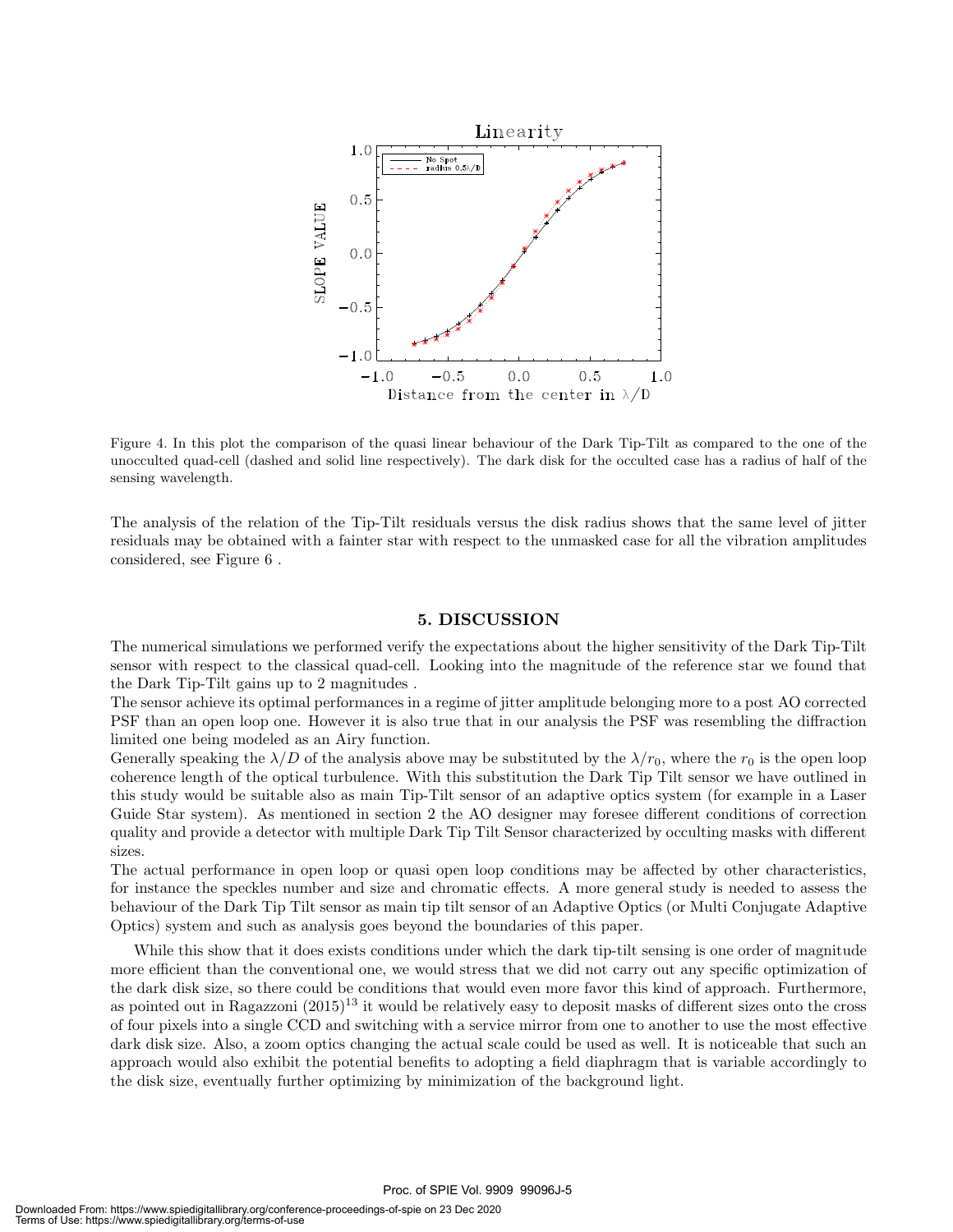

Figure 5. The plots above show the residual jitter measured after the correction done using Dark Tip-Tilt WFS with different dark disk radii. For reference, we add the first point on the left of each curve representing the classical quad-cell performance (disk radius  $= 0$ ). Different colors are representing different reference brightness. The three plots from the left to the right have large input jitter amplitudes. As soon as the injected vibrations have an amplitude smaller or comparable to the dimension of the PSF the application of an occulting mask with radius somewhat smaller returns better results.

#### 6. CONCLUSION

We outlined the characteristics of a Dark Tip Tilt sensor: a quad-cell system opportunely masked to improve sensitivity and signal to noise ratio, ultimately improving the sky coverage. We performed a numerical analysis showing that the system outperforms the classical quad-cell solution offering better residual or an increased limiting magnitude. However we notice that the actual gain will depend on the amplitude of the residual jitter the WFS as to afford: we obtained best sensitivity with amplitude somewhat smaller than the PSF size. The analysis was considering a scenario in which the Dark Tip Tilt sensor was acting as a second level of correction on the back of a main adaptive optics loop. We also propose a possible extension of the method to open loop measurements: the extension of the working range to open loop conditions may ultimately improve the sky coverage of Laser Guide System<sup>14</sup> foreseen on the new class of extremely large telescopes in a very simple way.

#### ACKNOWLEDGMENTS

A special thanks to the LINC-NIRVANA15, 16 team supporting the first author during the preparation of the manuscript.

Proc. of SPIE Vol. 9909 99096J-6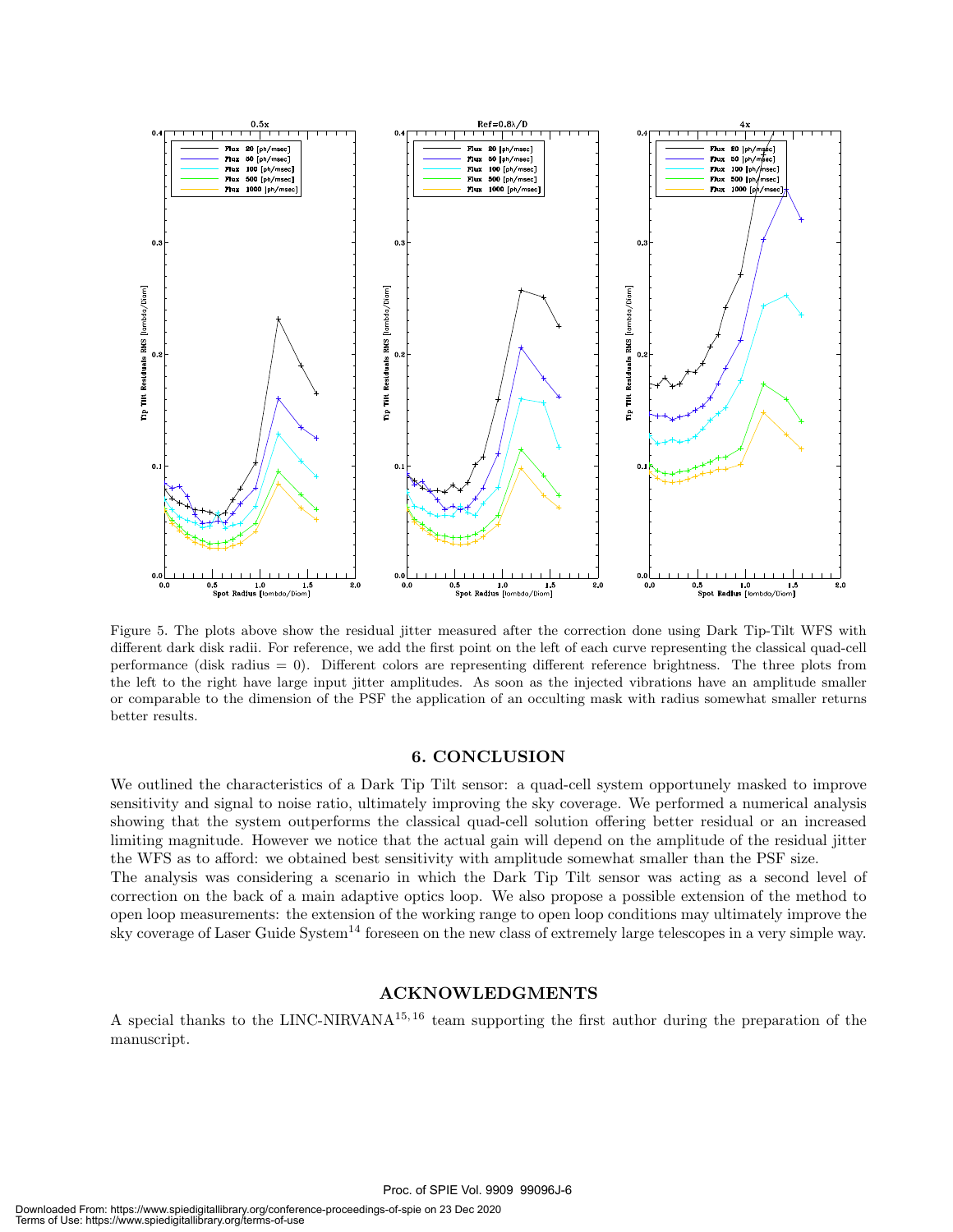

Figure 6. On the left one of the best occulting masks, with radii 0.5 lambda / Diameter. On the right we show the gain in magnitude that may be achieved using the Dark Tip-Tilt sensor.



Figure 7. The superimposition of the open loop and closed loop trajectories for the three cases analyzed.

#### **REFERENCES**

- [1] Foy, R. and Labeyrie, A., "Feasibility of adaptive telescope with laser probe," A&A 152, L29–L31 (1985).
- [2] Babcock, H. W., "The Possibility of Compensating Astronomical Seeing," PASP 65, 229 (1953).
- [3] Babcock, H. W., "Adaptive optics revisited," *Science* 249(4966), 253–257 (1990).